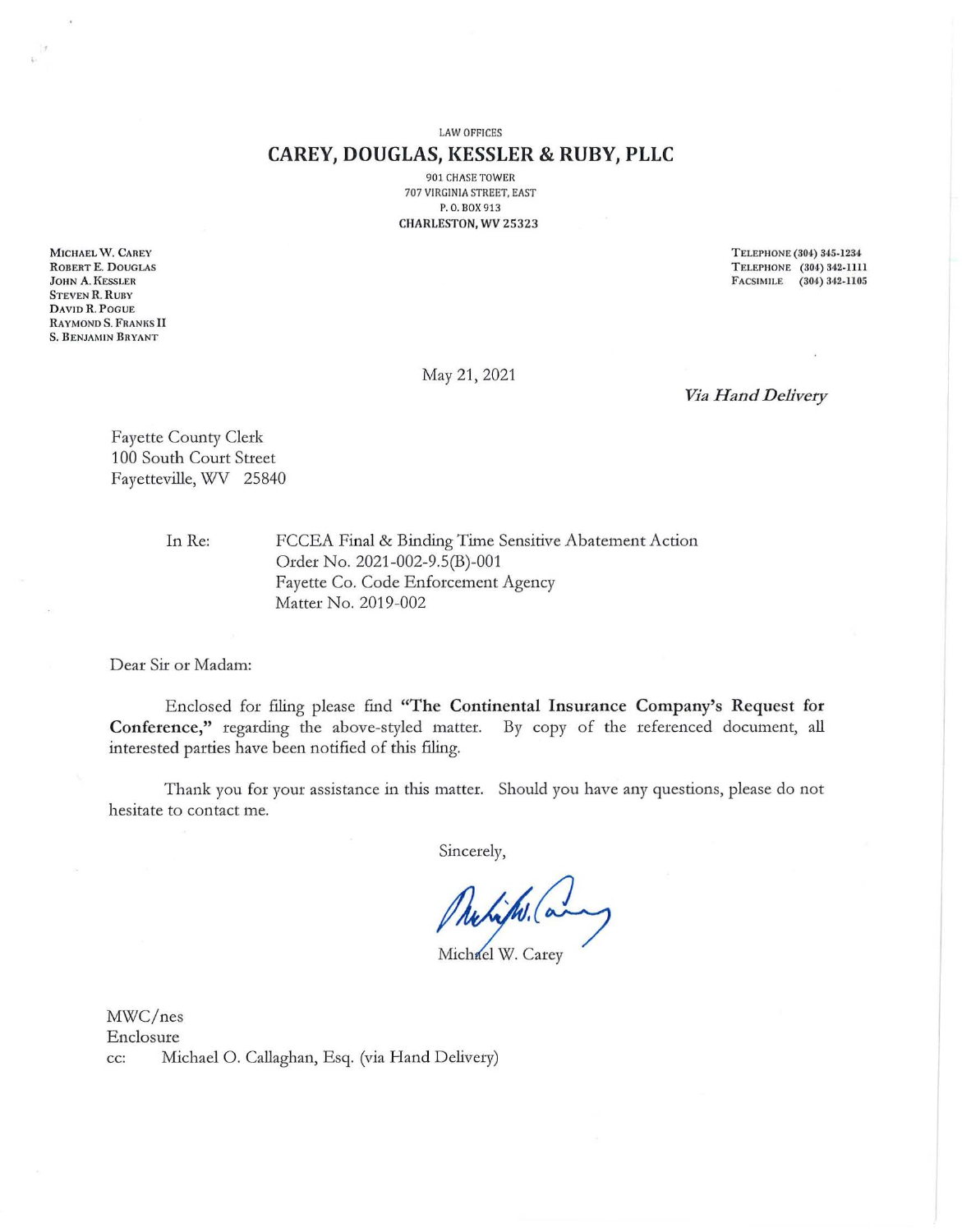# **FAYETTE COUNTY CODE ENFORCEMENT AGENCY FAYETTE COUNTY, WEST VIRGINIA**

#### IN RE:

## **FCCEA FINAL & BINDING TIME-SENSITIVE ABATEMENT ACTION ORDER NO. 2021-002-9.S(B)-001**

**Fayette Co. Code Enforcement Agency Matter No. 2019-002** 

## **The Continental Insurance Company's Request for Conference**

### **TO:**

Michael O. Callaghan, Esq. Chief Assistant Fayette County Prosecnting Attorney Environmental and Public Health Protection Unit e/o Neely and Callaghan 1337 Virgínia Street East Suite 200 Charleston, WV 25301-3011 Telephone: 304-343-6500 E-mail: mcallaghan@neelycallaghan.com

Remediai Respondent The Continental Insurance Company ("Continental"), by counsel, hereby requests, pursuant to FCCEA Final & Binding Time-Sensitive Abatement Action Order No. 2012-002-9.5(b)-001 (the "Final Order") Section IX(a)(l), a conference with an authorized representative of the Fayette County Code Enforcement Agency ("FCCEA") to discuss the Final Order, its applicability, the factual findings, the determinations on which it is based, the appropriateness of any actions Continental is ordered to take, and any other relevant and materiais issues or contentions Continental may have about the Final Order (the "Request").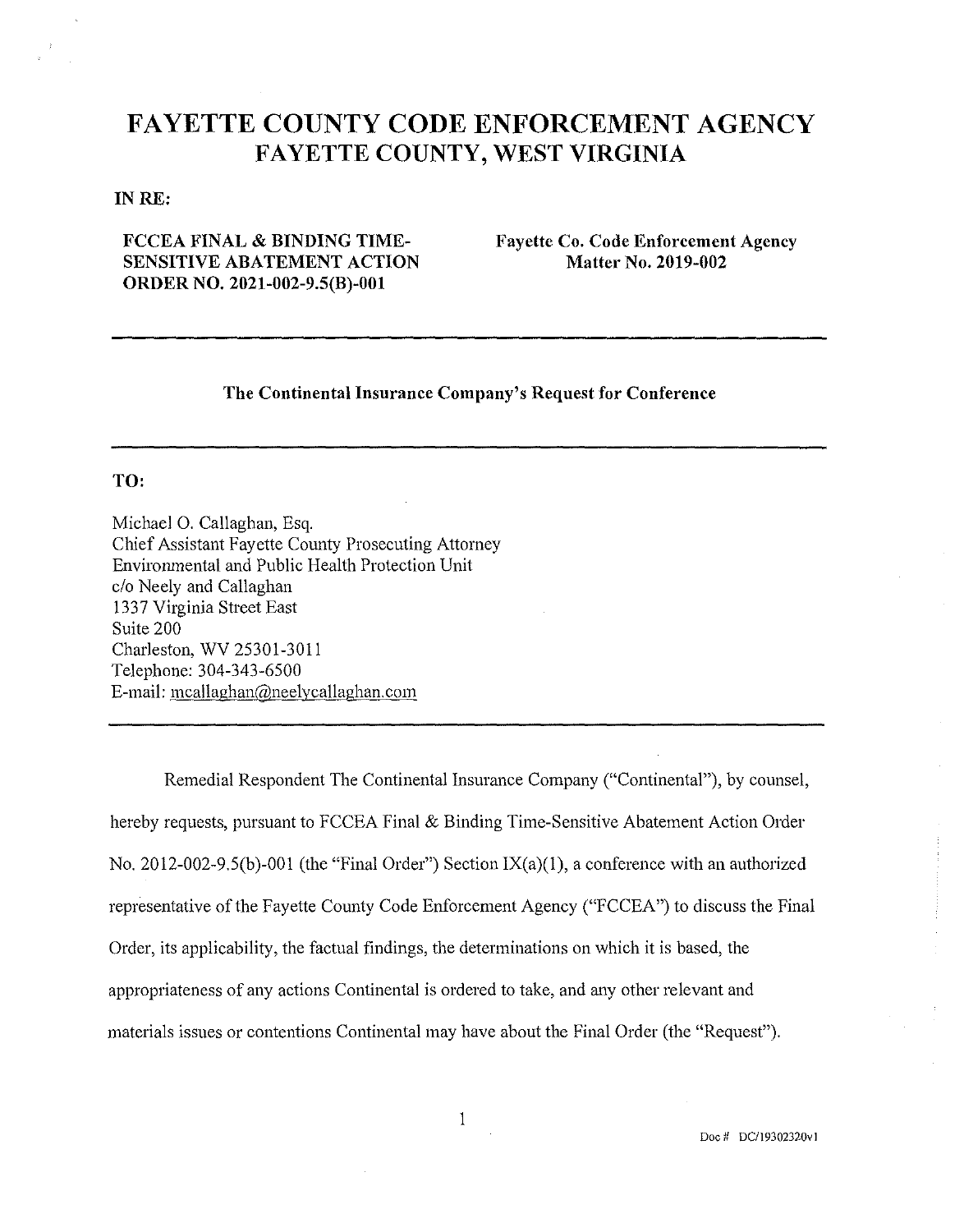This Request is timely under the Final Order, which reguires any reguest for conference be made in writing within 30 days after receiving service of the Final Order. Continental received service of the Final Order on May 10, 2021.

Further, this Request has the effect of delaying the Final Order's Effective Date. The Effective Date occurs 14 days after the date of service of the Final Order, "unless a conference pursuant to **Section IX(a)(l)** is earlier reguested .... " Final Order at § VII(a) (emphasis in original). Because this reguest is made less than 14 days after the Final Order was served on Continental *(i.e. ,* the would-be Effective Date), it is timely to delay the Final Order's Effective Date until the time set forth in Final Order § VII(b).

Continental asks, in the interests of efficiency, that the FCCEA wait to hold any conference in response to this Reguest until a tüne when ali insurer respondents who request a conference can attend. Holding a single conference with ali insurer respondents will be the most efficient course for the FCCEA and the insurer respondents as many, if not ali, of the areas of interest to Continental will be shared by the other insurer respondents.

Finally, by filing this reguest Continental does not waive any of its rights under any alleged insurance policies and/or applicable law. Continental expressly reserves all if its rights, including all of its procedural and substantive defenses to the Final Order.

By Counsel:

Michael W. Carey WVSB No. 635 S. Benjamin Bryant WVSB/No. 520 Carey, Douglas, Kessler and Ruby, PLLC 707 Virgínia Street, East Suite 901 Charleston, WV 25301 (304) 345-1234 mwcarey@csdlawfirm.com sbbryant@cdkrlaw.com